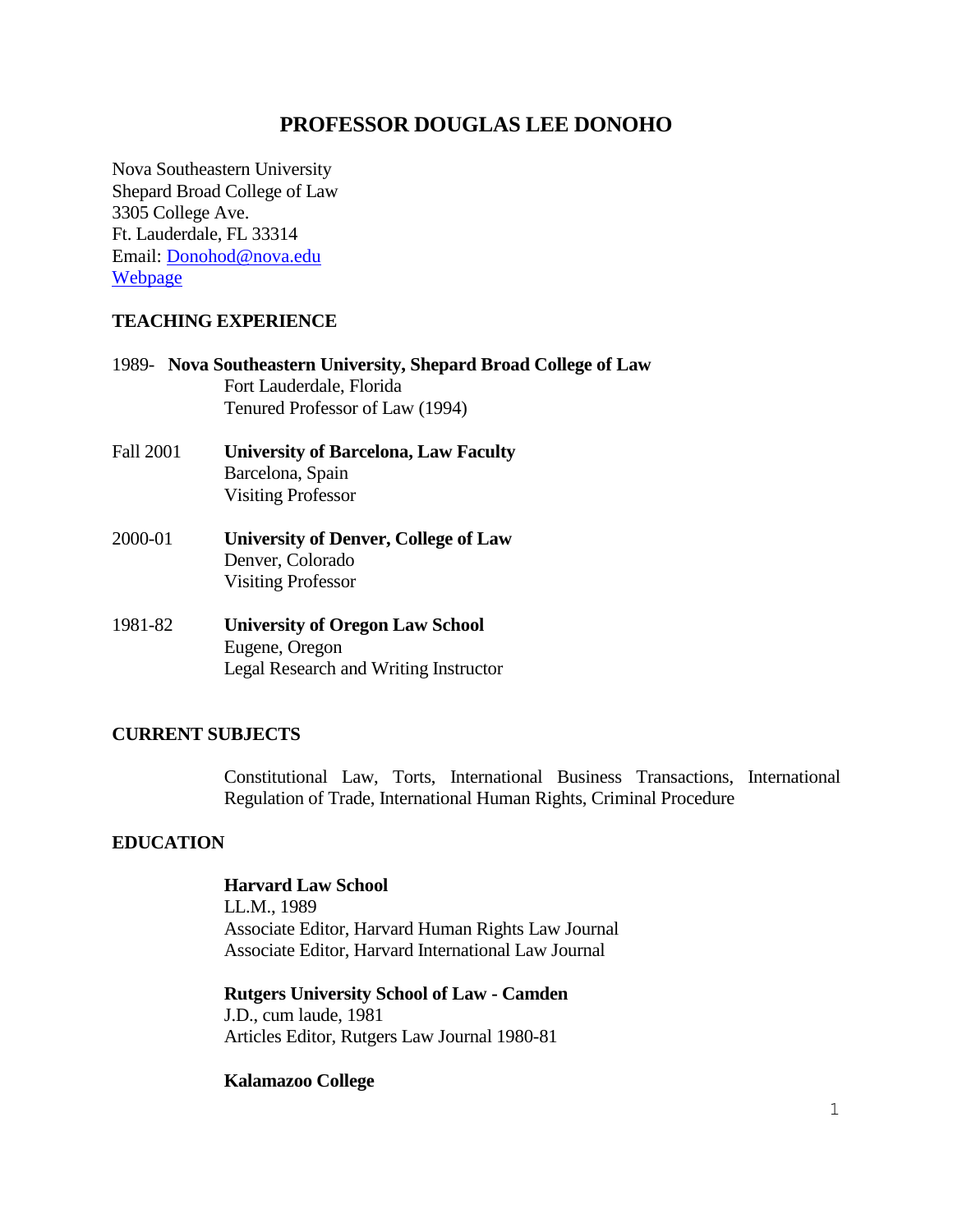Kalamazoo, Michigan B.A., 1977; Philosophy and Economics Double Major Hodge Prize in Philosophy (outstanding senior major)

#### **OTHER PROFESSIONAL EXPERIENCE**

- 1983-88 **Cadwalader, Wickersham & Taft** New York, New York Associate
- 1982-83 **United States Court of Appeals, Sixth Circuit** Law Clerk to the Honorable Cornelia G. Kennedy
- 1980-81 **Attorney General of New Jersey** Department of Environmental Protection Law Clerk (part time)
- 1980 **Attorney General of New Jersey** Division of Law and Public Safety Law Clerk
- 1979 **Michigan Migrant Legal Assistance Project** Grand Rapids, Michigan Law Clerk

#### **PUBLICATIONS**

*The Law of Torts: A Modern Coursebook,* Carolina Academic Press, *(forthcoming,* Spring 2020)

*[International Business Transactions:](https://cap-press.com/books/isbn/9781531006365/International-Business-Transactions-Second-Edition) Problems, Readings & Materials Relating to Trade in Goods and Services, 2<sup>nd</sup> Edition, Carolina Academic Press (2018)* ISBN 978-1-5310-0636-5, e-ISBN 978-1-5310-0637-2 (with Teaching Manual, 2018)

*[International Human Rights Law,](https://cap-press.com/books/isbn/9781531003890/International-Human-Rights-Law)* Carolina Academic Press (2017) ISBN 9781531003890, eISBN 978-1-61163-824-0 (with Teaching Manual, 2016)

*International Business Transactions: Problems, Readings & Materials Relating to Trade in Goods and Services,* Carolina Academic Press, (October 2013) electronic media • ISBN: 978-1-61163-287-3 (with Teaching Manual, 2014)